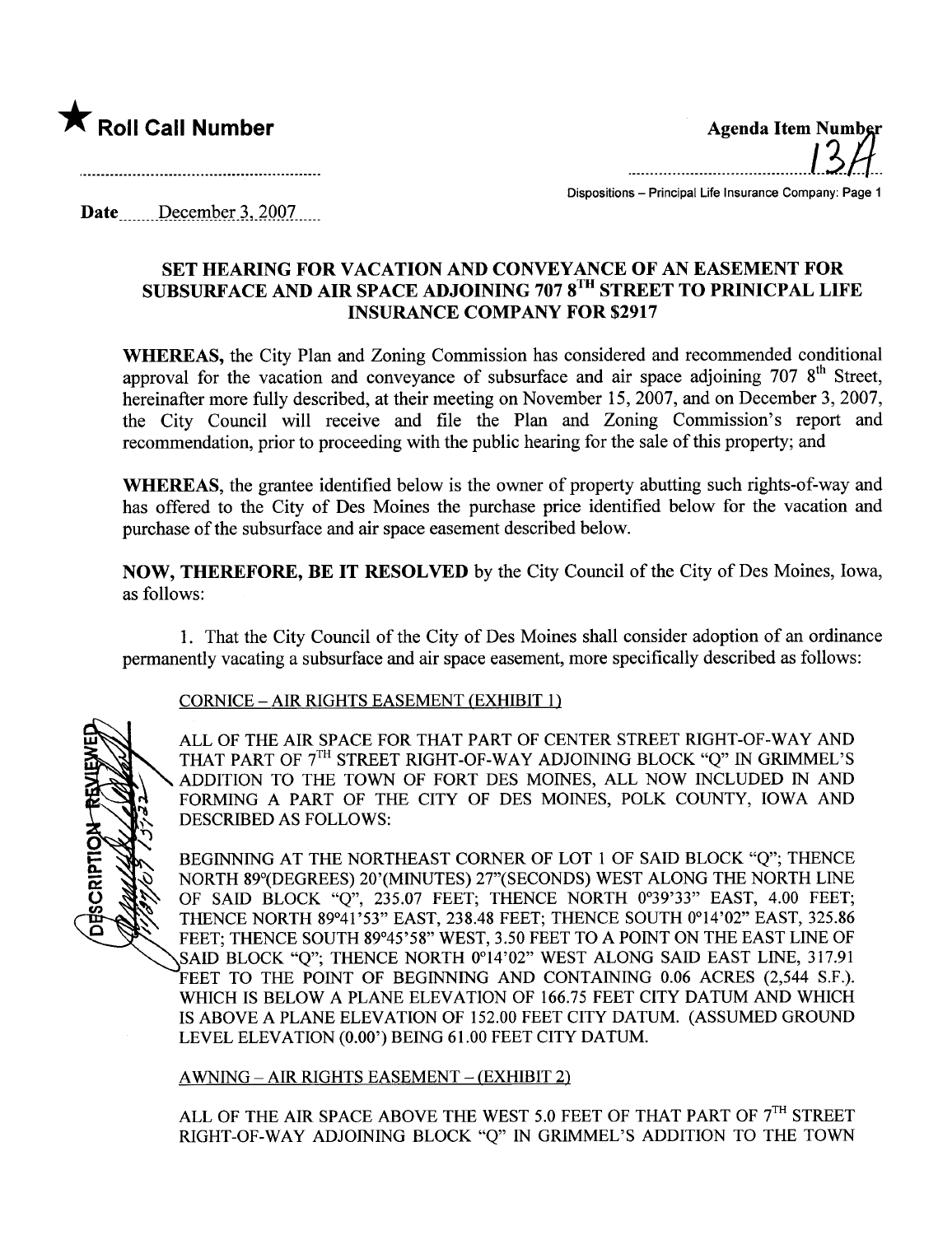

..........................................1.2.4...

Dispositions - Principal Life Insurance Company: Page 2

# Date  $December 3, 2007$

### OF FORT DES MOINES, ALL NOW INCLUDED IN AND FORMING A PART OF THE CITY OF DES MOINES, POLK COUNTY, IOWA AND DESCRIED AS FOLLOWS:

COMMENCING AT THE SOUTHEAST CORNER OF LOT 5 OF SAID BLOCK "Q"; THENCE NORTH 0°(DEGREES) 14'(MINUTES) 02"(SECONDS) WEST ALONG THE EAST LINE OF SAID BLOCK "O", 20.54 FEET TO THE POINT OF BEGINNING; THENCE CONTINING NORTH 0°14'02" WEST ALONG SAID EAST LINE, 41.33 FEET; THENCE NORTH 89°45'58" EAST, 5.00 FEET; THENCE SOUTH 0°14'02" EAST, 41.33 FEET; THENCE SOUTH 89°45'58" WEST, 5.00 FEET TO THE POINT OF BEGINING AND CONTAINING 207 S.F. WHICH IS BELOW A PLANE ELEVATION OF 136.67 FEET CITY DATUM AND WHICH IS ABOVE A PLANE ELEVATION OF 101.67 FEET CITY DATUM. (ASSUMED GROUND LEVEL ELEVATION (0.00') BEING 61.00 FEET CITY DATUM.

SUBSURFACE FOOTING EASEMENT - (EXHIBIT 3)

### EASEMENT "A"

A STRIP OF GROUND BELOW GRADE FOR THAT PART OF  $7<sup>TH</sup>$  STREET RIGHT-OF-WAY ADJOINING BLOCK "O" IN GRIMMEL'S ADDITION TO THE TOWN OF FORT DES MOINES, ALL NOW INCLUDED IN AND FORMING A PART OF THE CITY OF DES MOINES, POLK COUNTY, IOWA AND DESCRIBED AS FOLLOWS:

COMMENCING AT THE SOUTHEAST CORNER OF LOT 5 OF SAID BLOCK "Q"; THENCE NORTH 0°(DEGREES) 14'(MINUTES) 02"(SECONDS) WEST ALONG THE EAST LINE OF SAID BLOCK "O", 76.58 FEET TO THE POINT OF BEGINNING; THENCE CONTINING NORTH 0°14'02" WEST ALONG SAID EAST LINE, 195.69 FEET; THENCE NORTH 89°45'58" EAST, 2.00 FEET; THENCE SOUTH 0°14'02" EAST, 195.69 FEET; THENCE SOUTH 89°45'58" WEST, 2.00 FEET TO THE POINT OF BEGINING AND CONTAINING 0.01 ACRES (391 S.F.).

AND

#### EASEMENT "B"

A STRIP OF GROUND BELOW GRADE FOR THAT PART OF PARK STREET RIGHT-OF-WAY ADJOINING BLOCK "Q" IN GRIMMEL'S ADDITION TO THE TOWN OF FORT DES MOINES, ALL NOW INCLUDED IN AND FORMING A PART OF THE CITY OF DES MOINES, POLK COUNTY, IOWA AND DESCRIBED AS FOLLOWS:

COMMENCING AT THE SOUTHEAST CORNER OF LOT 5 OF SAID BLOCK "Q"; THENCE NORTH 89°(DEGREES) 25'(MINUTES) 43"(SECONDS) WEST ALONG THE SOUTH LINE OF SAID BLOCK "Q", 91.43 FEET TO THE POINT OF BEGINNING; THENCE SOUTH 0°34'17" WEST, 3.00 FEET; THENCE NORTH 89°25'43" WEST, 86.51 FEET; THENCE NORTH 0°34'17" EAST, 3.00 FEET TO A POINT ON SAID SOUTH LINE;

CRIPTION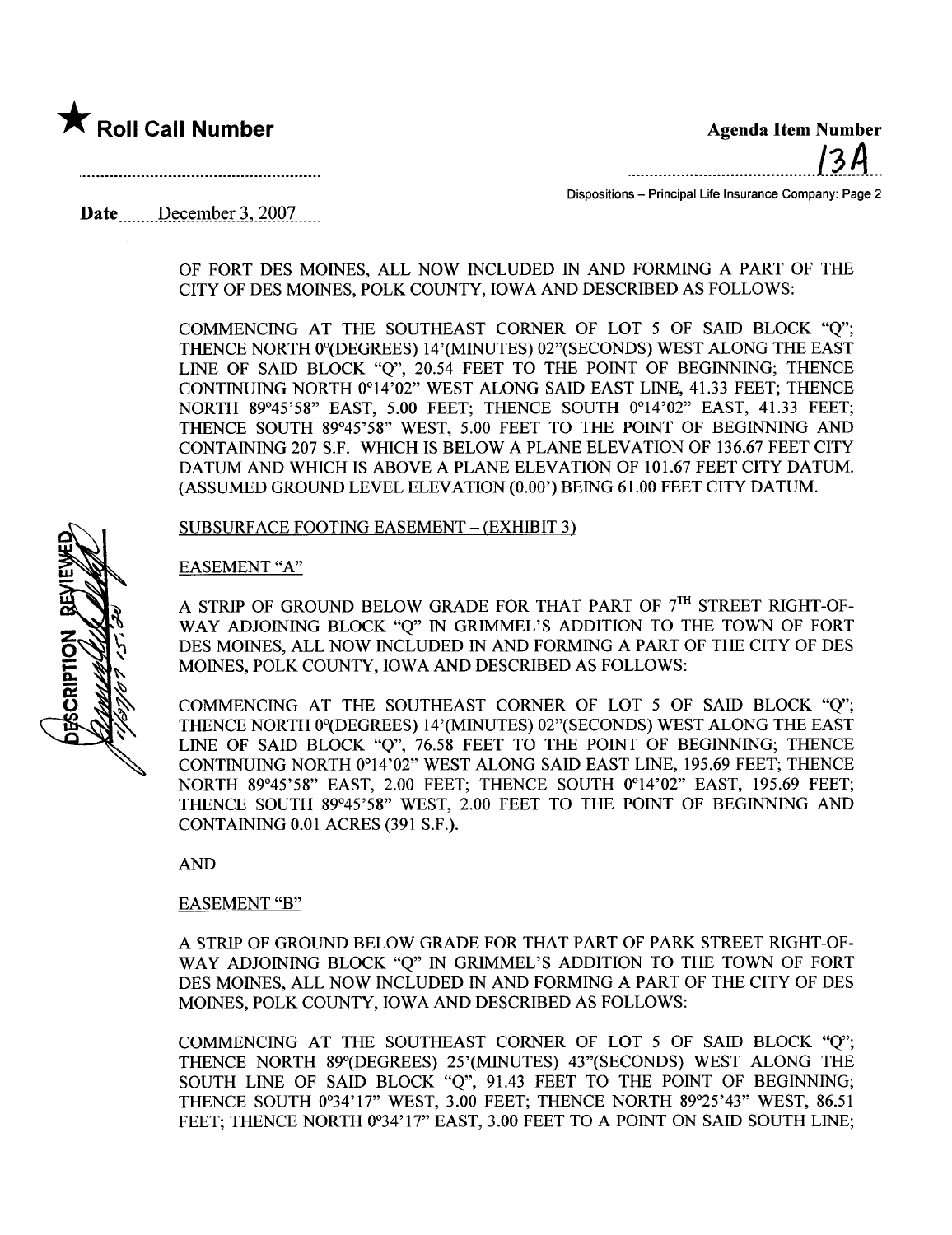

 $\bigstar$  Roll Call Number  $\bigstar$  and  $\bigstar$   $\bigstar$   $\bigstar$   $\bigstar$   $\bigstar$   $\bigstar$   $\bigstar$   $\bigstar$   $\bigstar$   $\bigstar$   $\bigstar$   $\bigstar$   $\bigstar$   $\bigstar$   $\bigstar$   $\bigstar$   $\bigstar$   $\bigstar$   $\bigstar$   $\bigstar$   $\bigstar$   $\bigstar$   $\bigstar$   $\bigstar$   $\bigstar$   $\bigstar$   $\bigstar$   $\bigstar$   $\bigstar$   $\bigstar$   $\bigstar$   $\$ ..........................................I..3.A..

Dispositions - Principal Life Insurance Company: Page 3

Date  $December 3, 2007.$ 

THENCE SOUTH 89°25'43" EAST ALONG SAID SOUTH LINE, 86.51 FEET TO THE POINT OF BEGINNING AND CONTAINING 0.01 ACRES (260 S.F.).

PARAPET - AIR RIGHTS EASEMENT (EXHIBIT 4)

ALL OF THE AIR SPACE FOR THAT PART OF PARK STREET RIGHT-OF-WAY ADJOINING BLOCK "Q" IN GRIMMEL'S ADDITION TO THE TOWN OF FORT DES MOINES, ALL NOW INCLUDED IN AND FORMING A PART OF THE CITY OF DES MOINES, POLK COUNTY, IOWA AND DESCRIED AS FOLLOWS:



COMMENCING AT THE SOUTHEAST CORNER OF LOT 5 OF SAID BLOCK "Q", THENCE NORTH 89°(DEGREES) 25'(MINUTES) 43"(SECONDS) WEST ALONG THE SOUTH LINE OF SAID BLOCK "Q", 86.52 FEET TO THE POINT OF BEGINNING; THENCE SOUTH 0°34'17" WEST, 5.00 FEET; THENCE NORTH 89°25'43" WEST, 95.18 FEET; THENCE NORTH 0°34'17" EAST, 5.00 FEET TO A POINT ON SAID SOUTH LINE; THENCE SOUTH 89°25'43" EAST ALONG SAID SOUTH LINE, 95.18 FEET TO THE POINT OF BEGINING AND CONTAINING 0.01 ACRES (479 S.F.). WHICH is BELOW A PLANE ELEVATION OF 176.92 FEET CITY DATUM AND WHICH IS ABOVE A PLANE ELEVATION OF 171.50 FEET CITY DATUM. (ASSUMED GROUND LEVEL ELEVATION (0.00') BEING 61.00 FEET CITY DATUM.

2. That if the City Council decides to vacate the above described subsurface and air space, the City of Des Moines proposes to sell such subsurface and air space easement, as described below, to the grantee and for the consideration identified below:

To: Principal Life Insurance Company for \$2,917

CORNICE - AIR RIGHTS EASEMENT (EXHIBIT 1)

ALL OF THE VACATED AIR SPACE FOR THAT PART OF CENTER STREET RIGHT-OF-WAY AND THAT PART OF 7<sup>TH</sup> STREET RIGHT-OF-WAY ADJOINING BLOCK "Q" IN GRIMMEL'S ADDITION TO THE TOWN OF FORT DES MOINES, ALL NOW INCLUDED IN AND FORMING A PART OF THE CITY OF DES MOINES, POLK COUNTY, IOWA AND DESCRIBED AS FOLLOWS:

BEGINING AT THE NORTHEAST CORNER OF LOT 1 OF SAID BLOCK "Q"; THENCE NORTH 89°(DEGREES) 20'(MINTES) 27"(SECONDS) WEST ALONG THE NORTH LINE OF SAID BLOCK "Q", 235.07 FEET; THENCE NORTH 0°39'33" EAST, 4.00 FEET; THENCE NORTH 89°41 '53" EAST, 238.48 FEET; THENCE SOUTH 0°14'02" EAST, 325.86 FEET; THENCE SOUTH 89°45'58" WEST, 3.50 FEET TO A POINT ON THE EAST LINE OF SAID BLOCK "Q"; THENCE NORTH 0°14'02" WEST ALONG SAID EAST LINE, 317.91 FEET TO THE POINT OF BEGINNING AND CONTAINING 0.06 ACRES (2,544 S.F.). WHICH IS BELOW A PLANE ELEVATION OF 166.75 FEET CITY DATUM AND WHICH is ABOVE A PLANE ELEVATION OF 152.00 FEET CITY DATUM. (ASSUMED GROUND LEVEL ELEVATION (0.00') BEING 61.00 FEET CITY DATUM.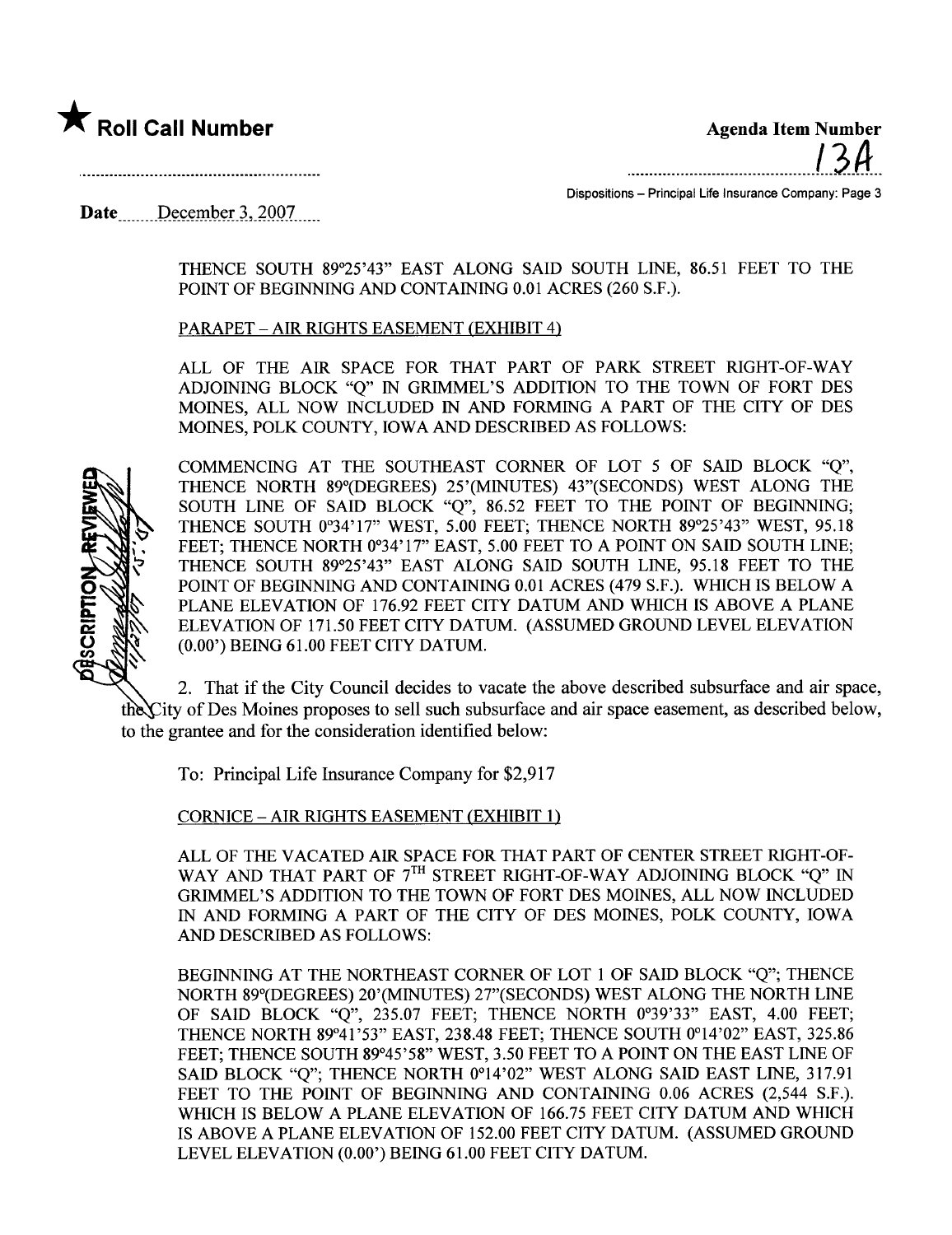

........................................-'.2.11....

Dispositions - Principal Life Insurance Company: Page 4

Date December 3, 2007

# AWNING - AIR RIGHTS EASEMENT - (EXHIBIT 2)

ALL OF THE AIR VACATED SPACE ABOVE THE WEST 5.0 FEET OF THAT PART OF 7<sup>TH</sup> STREET RIGHT-OF-WAY ADJOINING BLOCK "Q" IN GRIMMEL'S ADDITION TO THE TOWN OF FORT DES MOINES, ALL NOW INCLUDED IN AND FORMING A PART OF THE CITY OF DES MOINS, POLK COUNTY, IOWA AND DESCRIED AS FOLLOWS:

COMMENCING AT THE SOUTHEAST CORNER OF LOT 5 OF SAID BLOCK "Q"; THENCE NORTH 0°(DEGREES) 14'(MINUTES) 02"(SECONDS) WEST ALONG THE EAST LINE OF SAID BLOCK "Q", 20.54 FEET TO THE POINT OF BEGINNING; THENCE CONTINING NORTH 0°14'02" WEST ALONG SAID EAST LINE, 41.33 FEET; THENCE NORTH 89°45'58" EAST, 5.00 FEET; THENCE SOUTH 0°14'02" EAST, 41.33 FEET; THENCE SOUTH 89°45'58" WEST, 5.00 FEET TO THE POINT OF BEGINING AND CONTAINING 207 S.F. WHCH is BELOW A PLANE ELEVATION OF 136.67 FEET CITY DATUM AND WHICH is ABOVE A PLANE ELEVATION OF 101.67 FEET CITY DATUM. (ASSUMED GROUND LEVEL ELEVATION (0.00') BEING 61.00 FEET CITY DATUM.

SUBSURFACE FOOTING EASEMENT - (EXHIBIT 3)

EASEMENT "A"

CRIPTI

A STRIP OF VACATED GROUND BELOW GRADE FOR THAT PART OF  $7^{\text{TH}}$  STREET RIGHT-OF-WAY ADJOINING BLOCK "Q" IN GRIMEL'S ADDITION TO THE TOWN OF FORT DES MOINES, ALL NOW INCLUDED IN AND FORMING A PART OF THE CITY OF DES MOINES, POLK COUNTY, IOWA AND DESCRIED AS FOLLOWS:

COMMENCING AT THE SOUTHEAST CORNER OF LOT 5 OF SAID BLOCK "Q"; THENCE NORTH 0°(DEGREES) 14'(MINUTES) 02"(SECONDS) WEST ALONG THE EAST LINE OF SAID BLOCK "O", 76.58 FEET TO THE POINT OF BEGINNING; THENCE CONTINUING NORTH 0°14'02" WEST ALONG SAID EAST LINE, 195.69 FEET; THENCE NORTH 89°45'58" EAST, 2.00 FEET; THENCE SOUTH 0°14'02" EAST, 195.69 FEET; THENCE SOUTH 89°45'58" WEST, 2.00 FEET TO THE POINT OF BEGINING AND CONTAINING 0.01 ACRES (391 S.F.).

AND

#### EASEMENT "B"

A STRIP OF VACATED GROUND BELOW GRADE FOR THAT PART OF PARK STREET RIGHT-OF-WAY ADJOINING BLOCK "Q" IN GRIMEL'S ADDITION TO THE TOWN OF FORT DES MOINES, ALL NOW INCLUDED IN AND FORMING A PART OF THE CITY OF DES MOINES, POLK COUNTY, IOWA AND DESCRIBED AS FOLLOWS: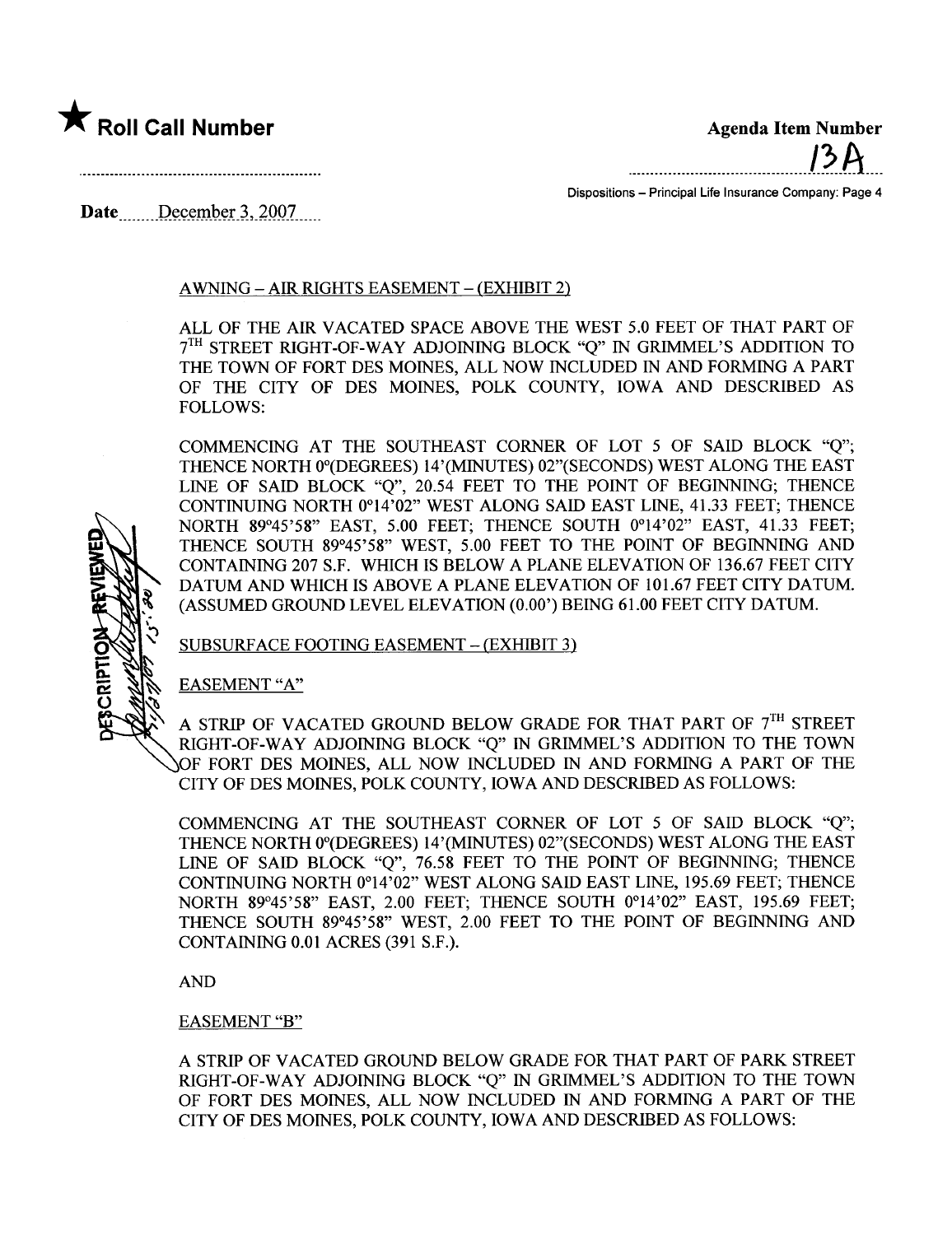

....mnmnm.mmmmnmm.L?¿tr. n

Dispositions - Principal Life Insurance Company: Page 5

Date \_\_\_\_\_\_\_ December 3, 2007......

COMMENCING AT THE SOUTHEAST CORNER OF LOT 5 OF SAID BLOCK "Q"; THENCE NORTH 89°(DEGREES) 25'(MINUTES) 43"(SECONDS) WEST ALONG THE SOUTH LINE OF SAID BLOCK "Q", 91.43 FEET TO THE POINT OF BEGINNING; THENCE SOUTH 0°34'17" WEST, 3.00 FEET; THENCE NORTH 89°25'43" WEST, 86.51 FEET; THENCE NORTH 0°34'17" EAST, 3.00 FEET TO A POINT ON SAID SOUTH LINE; THENCE SOUTH 89°25'43" EAST ALONG SAID SOUTH LINE, 86.51 FEET TO THE POINT OF BEGINNING AND CONTAINING 0.01 ACRES (260 S.F.).

## PARAPET - AIR RIGHTS EASEMENT (EXHIBIT 4)

ALL OF THE VACATED AIR SPACE FOR THAT PART OF PARK STREET RIGHT-OF-WAY ADJOINING BLOCK "Q" IN GRIMEL'S ADDITION TO THE TOWN OF FORT DES MOINES, ALL NOW INCLUDED IN AND FORMING A PART OF THE CITY OF DES MOINES, POLK COUNTY, IOWA AND DESCRIBED AS FOLLOWS:

COMMNCING AT THE SOUTHEAST CORNER OF LOT 5 OF SAID BLOCK "Q", THENCE NORTH 89°(DEGREES) 25'(MINTES) 43"(SECONDS) WEST ALONG THE SOUTH LINE OF SAID BLOCK "Q", 86.52 FEET TO THE POINT OF BEGINNING; THENCE SOUTH 0°34'17" WEST, 5.00 FEET; THENCE NORTH 89°25'43" WEST, 95.18 FEET; THENCE NORTH 0°34'17" EAST, 5.00 FEET TO A POINT ON SAID SOUTH LINE; THENCE SOUTH 89°25'43" EAST ALONG SAID SOUTH LINE, 95.18 FEET TO THE POINT OF BEGINING AND CONTAINING 0.01 ACRES (479 S.F.). WHICH is BELOW A PLANE ELEVATION OF 176.92 FEET CITY DATUM AND WHICH is ABOVE A PLANE ELEVATION OF 171.50 FEET CITY DATUM. (ASSUMED GROUND LEVEL ELEVATION (0.00') BEING 61.00 FEET CITY DATUM.

3. That the meeting of the City Council at which the adoption of said ordinance and the sale and conveyance of such subsurface and air space easement is to be considered shall be on December 17,2007, said meeting to be held at 5:00 p.m., in the Council Chamber.

4. That the City Clerk is hereby authorized and directed to publish notice of said proposal in the form hereto attached all in accordance with  $\S362.3$  of the Iowa Code.

5. The proceeds from the sale of this property shall be deposited into the following account: 2007-08 Operating Budget, Page 259, Property Maintenance, SP767.

o **SCRIPTION**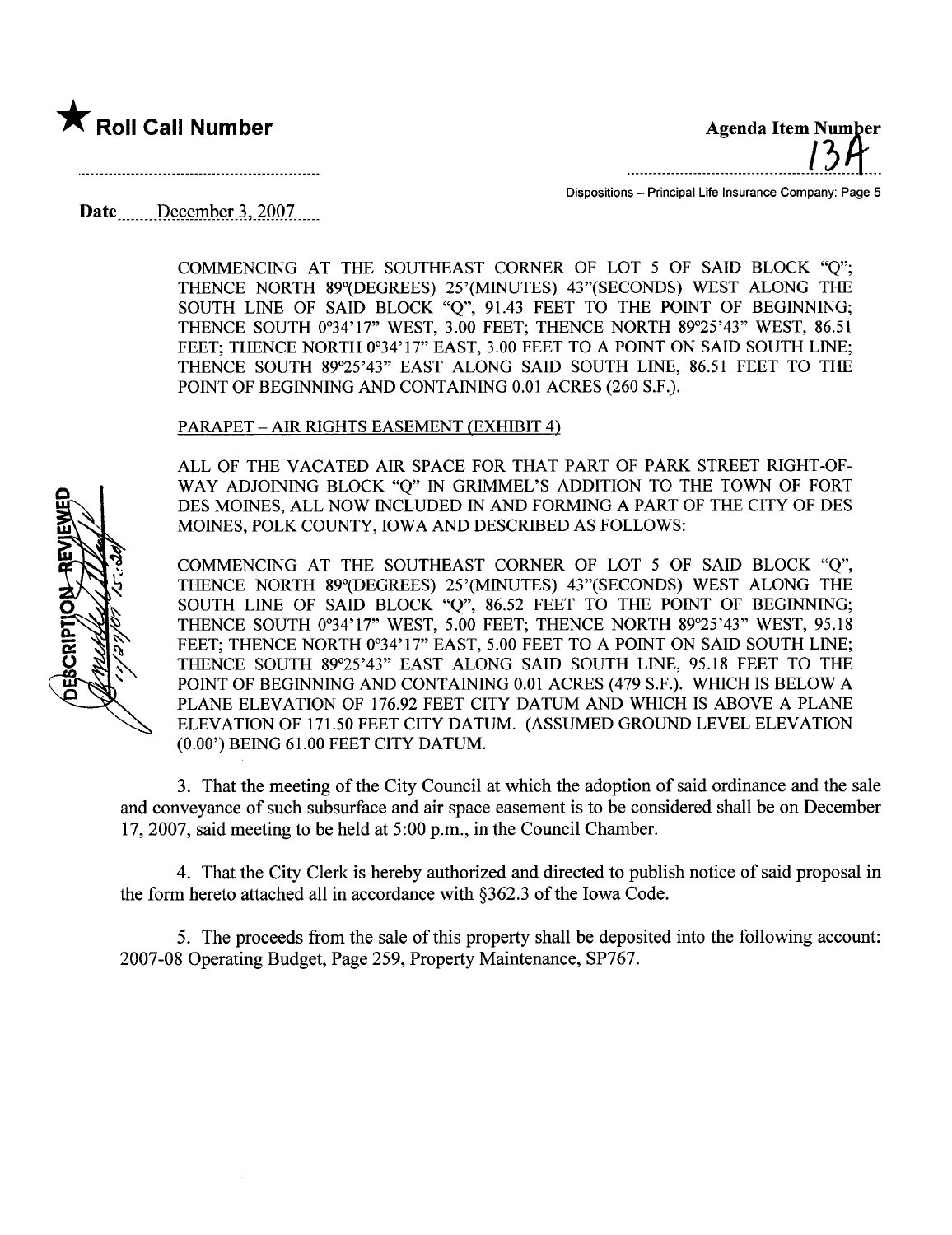

Date  $\frac{\text{December 3, 2007}}{\text{December 3}}$ 

.......................................l.3..a.....

Dispositions - Principal Life Insurance Company: Page 6

Moved by to adopt.

APPROVED AS TO FORM:<br> $\iiint_{\text{Glenna K. Frank}} \iint_{\text{Glenna K.}}$ 

Assistant City Attorney

| <b>COUNCIL ACTION</b> | <b>YEAS</b> | <b>NAYS</b> | <b>PASS</b> | <b>ABSENT</b>   | <b>CERTIFICATE</b>                                                                                                                                                                                                                                                                                                         |
|-----------------------|-------------|-------------|-------------|-----------------|----------------------------------------------------------------------------------------------------------------------------------------------------------------------------------------------------------------------------------------------------------------------------------------------------------------------------|
| <b>COWNIE</b>         |             |             |             |                 | I, DIANE RAUH, City Clerk of said City hereby<br>certify that at a meeting of the City Council of<br>said City of Des Moines, held on the above date,<br>among other proceedings the above was adopted.<br>IN WITNESS WHEREOF, I have hereunto set my<br>hand and affixed my seal the day and year first<br>above written. |
| <b>COLEMAN</b>        |             |             |             |                 |                                                                                                                                                                                                                                                                                                                            |
| <b>HENSLEY</b>        |             |             |             |                 |                                                                                                                                                                                                                                                                                                                            |
| <b>KIERNAN</b>        |             |             |             |                 |                                                                                                                                                                                                                                                                                                                            |
| <b>MAHAFFEY</b>       |             |             |             |                 |                                                                                                                                                                                                                                                                                                                            |
| <b>MEYER</b>          |             |             |             |                 |                                                                                                                                                                                                                                                                                                                            |
| <b>VLASSIS</b>        |             |             |             |                 |                                                                                                                                                                                                                                                                                                                            |
| <b>TOTAL</b>          |             |             |             |                 |                                                                                                                                                                                                                                                                                                                            |
| <b>MOTION CARRIED</b> |             |             |             | <b>APPROVED</b> |                                                                                                                                                                                                                                                                                                                            |
|                       |             |             |             | Mayor           | <b>City Clerk</b>                                                                                                                                                                                                                                                                                                          |